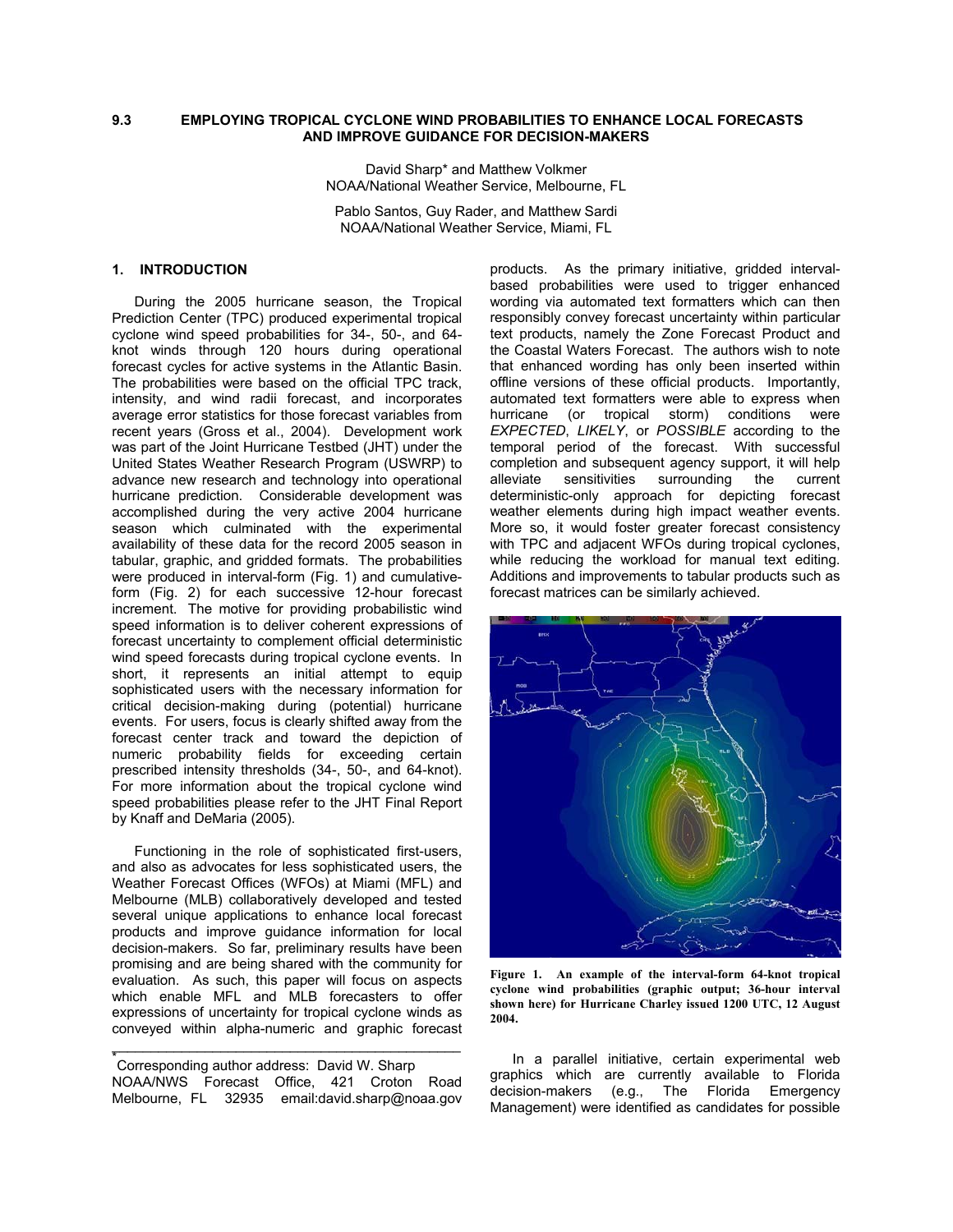improvement by utilizing the tropical cyclone wind probabilities. Here, the cumulative-based probabilities are considered for deriving first-guess depictions of the local wind threat. In tropical cyclone watch and/or warning situations, both MFL and MLB issue experimental wind threat graphics to benefit various web users who are seeking preparedness recommendations to support resource management decisions (Sharp et al., 2000). In practice, the first-guess depictions were manually created by compositing the 34-, 50-, and 64 knot probability fields using predetermined probability thresholds within each set. Utilizing the cumulativebased probabilities promoted increased efficiency during product preparation and allowed forecasters to spend more time adding value to the final product. Efforts are being undertaken to automate the process for creating the first-guess fields to realize even greater efficiency.



**Figure 2. An example of the cumulative-form 64-knot tropical cyclone wind probabilities (graphic output; 0-120 hours) for Hurricane Charley issued 1200 UTC, 12 August 2004.** 

# **2. BACKGROUND**

As a significant finding indicated within the Hurricane Charley Service Assessment (NOAA, 2006), post-event interviews revealed that many people tended to focus on the specific forecast track which showed the center of major Hurricane Charley making landfall near Tampa, FL, and not Punta Gorda, FL. Even though both cities were located within the Hurricane Warning area, residents in the vicinity of Punta Gorda stated that they had heard that Charley was going to hit Tampa and did not fully appreciate the associated uncertainty of the forecast. This readily indicates a breakdown in communications when conveying the situational wind threat. Recent efforts to profile the average error cone have helped somewhat, especially within graphic depictions. However, confused or mixed messages are inevitable since the error cone does not take into account important parameters such as cyclone size, inherent uncertainties in the intensity forecast, or illbehavior according to the projected track beyond that which is average. So, providing wind speed probabilities (for exceeding critical thresholds) seems the next logical step in the quest for a satisfactory solution. For sophisticated resource managers, direct users of the wind speed probabilities will be able to make responsible decisions by considering a reasonable tolerance according to their specific risk and vulnerability. This requires a genuine appreciation for the significance of probability values relative to rare but high impact events, even with each increasing temporal period of the forecast. However, for the benefit of the general public, the authors feel that it is useful for WFOs (especially until a comprehensive public education effort is performed) to operate as sophisticated first-users in order to harness the probabilities for improvements to current products:

- a.) By inserting expressions of uncertainty within certain (official) text products,
- b.) And by providing easy-to-understand (experimental) graphics which convey a component of uncertainty.

Each is intended to complement the corresponding deterministic wind speed forecast (either textual or graphical). Fortunately, recent technological advances in forecast preparation procedures have created the ability for meteorologists to interface directly with gridded data fields. This is accomplished through the use of the Graphical Forecast Editor (GFE) software. The GFE offers WFO forecasters the efficient and effective means to interact with guidance data, to make essential value-added adjustments, to create derived fields through software tools (e.g., smart tools), and to automatically produce a plethora of products from its database. These can be created in text, tabular, graphical, and gridded forms according to local input/output configurations within each respective product formatter. Therefore, the GFE provides the context for which the tropical cyclone wind probabilities will be used to enhance particular products.

### **3. ENHANCED TEXT PRODUCTS**

Among the most used text forecast products are the Zone Forecast Product (ZFP) and the Coastal Waters Forecast (CWF). Traditionally, these have been flagship products for WFOs within the National Weather Service (NWS), serving as primary supply vehicles for delivering valuable forecast information to a variety of users. For WFOs MFL and MLB, the CWF has scheduled issuance times by 4:30 AM, 10:30 AM, 4:30 PM, and 10:30 PM (local time) each day. The ZFP is scheduled for issuance by 4:00 AM and 4:00 PM (local time) each day. Amendments are issued as necessary any time throughout the day, which can be frequent during tropical cyclone situations. Importantly, wind speed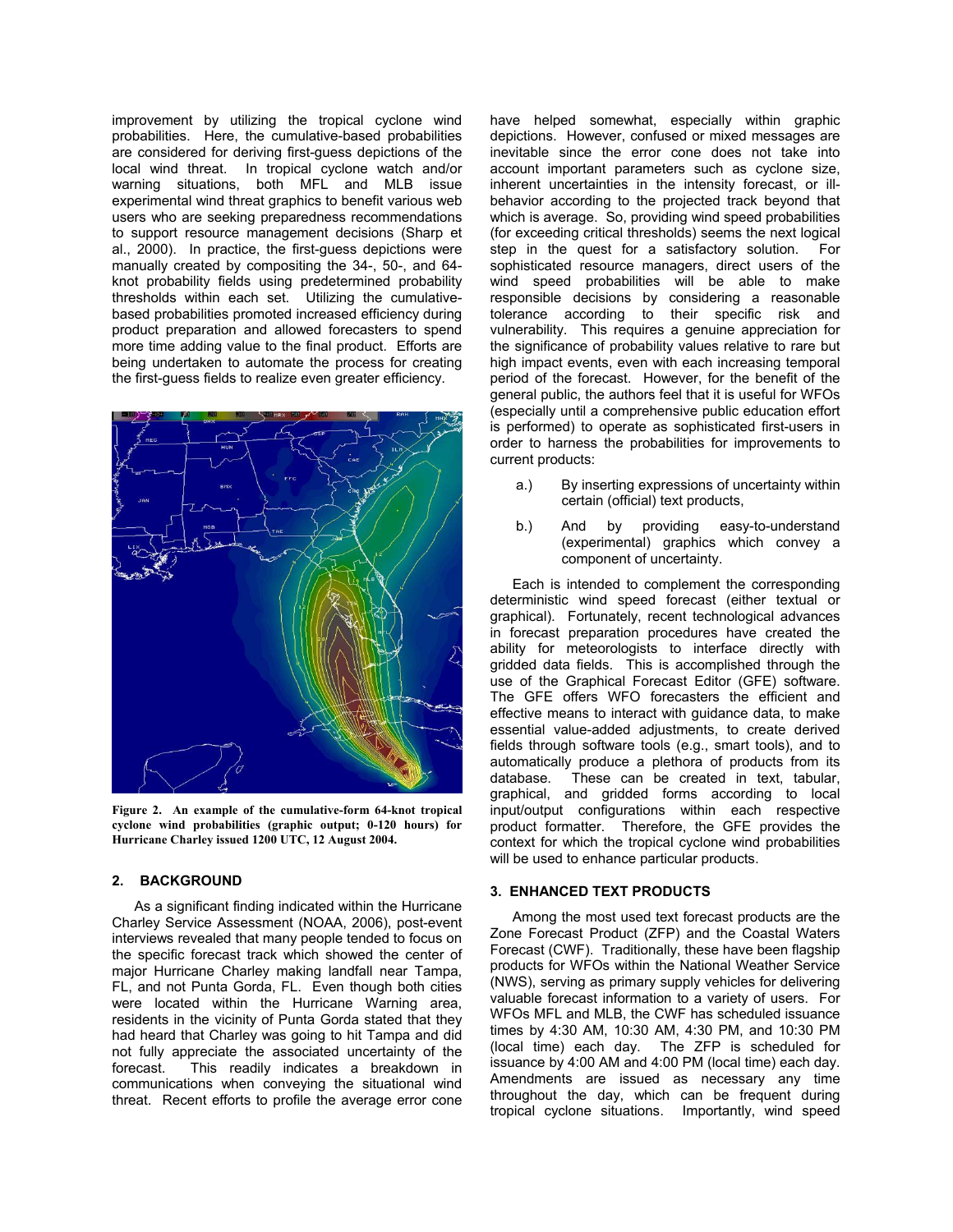information is of numeric form and rounded to the nearest 5 knots (CWF) or 5 mph (ZFP). The expression of wind speed continues to be deterministic in nature and is represented by either a single value or narrow range of values (e.g., 15 knots or 15-20 knots). Wind information is typically provided through 120 hours within the CWF and through 60 hours within the ZFP. A current shortcoming is that contingents do not exist for expressing uncertainty whenever high magnitude wind events threaten the forecast area.

 To explore mitigating techniques, the 34-knot (tropical storm) and 64-knot (hurricane) incremental wind probabilities were obtained for tropical cyclones during the 2004-05 seasons which threatened Central and South Florida. Gridded versions were loaded into the GFE to be teamed with other wind-related data sets so that automated text formatters could then derive and express when hurricane or tropical storm conditions were *EXPECTED*, *LIKELY*, or *POSSIBLE* according to the temporal period of the forecast. This required the formulation of detailed and prioritized logic for proper coding of the text formatter. The purpose was to establish a set of rules for triggering enhanced wording by utilizing available hazards grids, wind grids, wind gust grids, 64 knot probability grids, and 34 knot probability grids. The hazard grids include hurricane (tropical storm) warning/watch grids as issued for coastal counties by the TPC, for inland counties by the WFO, and for marine zones by the WFO. The wind grids represent the official TPC wind forecast with WFO value-added mesoscale adjustments for local effects (e.g., friction over land, exposure over lakes, terrain altitude (including windward, leeward, and valley effects), gap winds, etc.). Wind gust grids were also utilized, with these being uniquely created by the WFO forecaster. Finally, the incremental 34-knot and 64-knot probabilities were used; the 50-knot probabilities were not needed. A hierarchy of priorities (Table 1) was established to account for official warning/watch sensitivity, official forecast sensitivity, and forecast error sensitivity. This hierarchy serves as the overarching governor, thereby ensuring a consistent and nonconflicting message within related NOAA/NWS products.

| <b>Priority</b> | <b>Sensitivity</b>        | <b>Grid Sets</b>           |
|-----------------|---------------------------|----------------------------|
|                 | Official Warnings,        | <b>Hazard Grids</b>        |
|                 | <b>Official Watches</b>   |                            |
|                 | <b>Official Forecasts</b> | Wind Grids,                |
|                 |                           | <b>Wind Gust Grids</b>     |
| 3               | Forecast Error            | 64-knot Probability Grids, |
|                 |                           | 34-knot Probability Grids  |

**Hierarchy of Priorities for Sensitivity**

**Table 1. The hierarchy of priorities for sensitivity as used by the experimental ZFP and CWF formatters (within GFE). Its intent is to ensure a consistent and non-conflicting message within related NOAA/NWS products.** 

In determining the specific phraseology to be used as expressions of uncertainty, two particular notions regarding forecast accuracy were considered. The first notion was that deterministic wind speed information has decreasing value with increasing time, and the second was that probabilistic wind speed information has increasing value with increasing time. Thus, phrases were devised to accommodate three separate temporal categories with a separate set of phrases needed for the 00- to 24-hour period (e.g., situations involving the approximate warning period), for the 25- to 48-hour period (e.g., situations involving the approximate watch period), and for the 49- to 120-hour period (e.g., situations involving the approximate balance of the 5 day forecast for which wind information is depicted within the ZFP and CWF). For our purposes, the phrase *'HURRICANE CONDITIONS'* was defined as sustained winds greater than or equal to 64 knots, or sustained winds greater than or equal to 50 knots but gusting to 64 knots or greater. Similarly, the phrase *'TROPICAL STORM CONDITIONS'* was defined as sustained winds greater than or equal to 34 knots, or sustained winds greater than or equal to 25 knots but gusting to 34 knots or greater. Of course, the indicated wind speeds must be directly associated with a tropical cyclone and not with some other weather feature. Qualifications were then placed upon certain words such that *'EXPECTED'* would be reserved for the 00- to 24-hour period only (as warranted), and likewise the word *'LIKELY'* would be used only during the 25- to 48-hour period (as warranted). The word *'POSSIBLE'* would be used during the 49- to 120-hour period as warranted, but may be judiciously invoked during the 00- to 24-hour and 25 to 48-hour periods as well. In times when a tropical storm warning and hurricane watch co-exists for the same area, a compound phrase is invoked. A compound phrase may also be invoked when the hazard grids are not yet in sync with the wind and wind gust grids, or when the probabilities are increasing but do not yet outweigh the other grid sets. Table 2 offers a simplified overview of baseline phraseology invoked by the experimental ZFP and CWF formatters. Methodically, situations were addressed and tested within the code according to temporal category rules.

| <b>HURRICANE CONDITIONS</b>      | EXPECTED.  |
|----------------------------------|------------|
|                                  | LIKELY.    |
|                                  | POSSIBLE.  |
| <b>TROPICAL STORM CONDITIONS</b> | …EXPECTED. |
|                                  | LIKELY.    |
|                                  | POSSIBLE.  |

**Baseline Phraseology for Text Formatters** 

**Table 2. The baseline phraseology invoked by the experimental ZFP and CWF text formatters (within GFE). The word**  *'EXPECTED'* **may be used during the 00- to 24-hour period only;**  *'LIKELY'* **may be used during the 25- to 48-hour period only;**  *'POSSIBLE'* **may be used during the 49- to 120-hour period but may also be used during earlier periods. Certain situations may require that compound phrases be invoked.**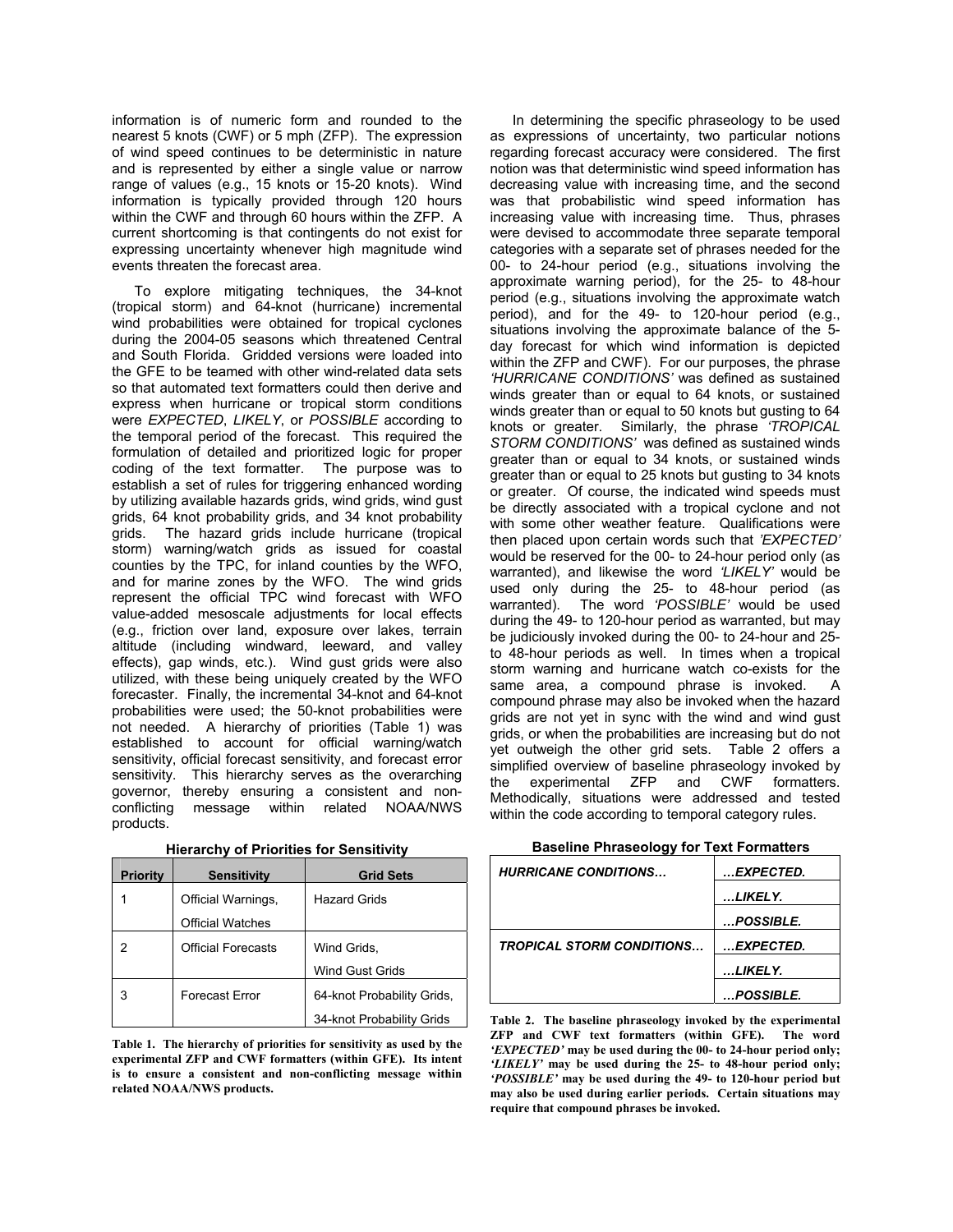Central to this initiative was determining the correct probability thresholds to trigger *POSSIBLE* hurricane or tropical storm conditions. Empiricallydetermined, a series of preliminary values were used so that logic and code development could mature. During early testing these threshold values (Table 3) have worked well. However, in order to obtain confidence in these values, or to identify any needed adjustments, a comprehensive distribution analysis is being performed.

| <b>Period</b>   | Time               | <b>H-Prob</b> | <b>TS-Prob</b> |
|-----------------|--------------------|---------------|----------------|
| Warning         | 00-24 hours        | $>30\%$       | $> 50\%$       |
| Watch           | <b>25-48 hours</b> | 20%           | 40%            |
| <b>Extended</b> | <b>49-72 hours</b> | 15%           | 35%            |
|                 | <b>73-96 hours</b> | 8%            | 25%            |
|                 |                    |               |                |
|                 | 97-120 hours       | 4%            | 15%            |

**Probability Thresholds Table – Preliminary** 

**Table 3. The empirically-determined probability thresholds used during preliminary testing of the experimental ZFP and CWF text formatters (within GFE). Values were determined for successive temporal periods which trigger wording that indicates potential hurricane conditions (H-Prob) and/or tropical storm conditions (TS-Prob). Refinements to the preliminary values are likely.** 

During development, many cases were tested. As examples, Figures 3 and Figures 4a-c show test output from Hurricane Wilma (2005) from the perspective of South Florida for the ZFP. Of significant note was the ability of the experimental formatter to trigger on the 34 knot and 64-knot probability thresholds in the later periods to indicate the potential for tropical storm and hurricane conditions. In difficult extended forecast situations such as Wilma (which was slow-moving, but accelerating to fast-moving), the probabilities can offer responsible indications of a developing tropical cyclone wind threat, especially for strategic planning. Powerfully, it is noteworthy, too, that the formatter was able to successfully add increasing weight and importance to the wind and wind gust grids, and eventually the hazard grids, as Wilma approached (e.g. moved forward through the defined temporal categories). All the while, the probabilities operated as a safety net to minimize potential inconsistencies and negate the overemphasis of exact wind speeds forecast for exact time periods. Again, it is necessary to test the experimental formatters on many different cases from various WFO perspectives. Initial test cases from the 2004 season include Charley and Frances, and from the 2005 season Dennis, Katrina, Rita, and Wilma are used. Perspectives thus far have been limited to South Florida (the WFO MFL perspective) and East Central Florida (the WFO MLB perspective). These will be expanded to other geographic areas and include other cyclones as the applied research continues. Refinements to the thresholds table will likely occur as a result. However, required coding changes will be minor and only entail numeric value changes to respective threshold trigger variables.



**Figure 3. An interval-form 64-knot tropical cyclone wind probability depiction associated with Hurricane Wilma (2005) used to trigger the phrase** *'HURRICANE CONDITIONS POSSIBLE'* **in a later period of the ZFP and CWF. Valid time is at 96 hours on 24 October 2005, 0000 UTC (from a start time on 20 October 2005, 0000 UTC). Values shown range from 0 to 5%.** 

WESTERN COLLIER-EASTERN COLLIER-MAINLAND MONROE-INCLUDING THE CITIES OF…NAPLES…IMMOKALEE…FLAMINGO 1130 PM EDT WED OCT 19 2005

**.TONIGHT… .THURSDAY… .THURSDAY NIGHT… .FRIDAY… .FRIDAY NIGHT…BREEZY. .SATURDAY…WINDY. SOUTHEAST WINDS 20 TO 25 MPH. .SATURDAY NIGHT…TROPICAL STORM CONDITIONS POSSIBLE. .SUNDAY…HURRICANE CONDITIONS POSSIBLE. .SUNDAY NIGHT…TROPICAL STORM CONDITIONS POSSIBLE. .MONDAY…BREEZY.** 

**Figure 4a. From the Hurricane Wilma (2005) test case, the experimental formatter output for the ZFP indicated** *POSSIBLE* **tropical cyclone conditions in the extended periods of the forecast. Only the wind elements are shown.** 

WESTERN COLLIER-EASTERN COLLIER-WESTERN DADE-MAINLAND MONROE-INCLUDING THE CITIES OF…NAPLES…IMMOKALEE…SHARK

VALLEY…FLAMINGO 600 PM EDT SAT OCT 22 2005

…HURRICANE WATCH IN EFFECT...

**.SUNDAY…WINDY. SOUTHEAST WINDS 10 TO 15 MPH BECOMING SOUTH 20 TO 25 MPH IN THE AFTERNOON. SOUTHEAST WINDS 20 TO 25 MPH NEAR THE COAST.** 

**.SUNDAY NIGHT…TROPICAL STORM CONDITIONS LIKELY WITH HURRICANE CONDITIONS POSSIBLE. SOUTHEAST WINDS 35 TO 40 MPH BECOMING 65 TO 70 MPH WITH GUSTS TO AROUND 80 MPH AFTER MIDNIGHT. .MONDAY…HURRICANE CONDITIONS LIKELY. SOUTHWEST TO WEST WINDS 65 TO 70 MPH WITH GUSTS TO AROUND 100 MPH DECREASING TO AROUND 30 MPH IN THE AFTERNOON. .MONDAY NIGHT…WINDY. NORTHWEST WINDS 25 TO 30 MPH DECREASING TO 20 TO 25 MPH AFTER MIDNIGHT.** 

**Figure 4b. Same as 4a, except for indicated** *LIKELY* **tropical cyclone conditions during the watch periods of the forecast.**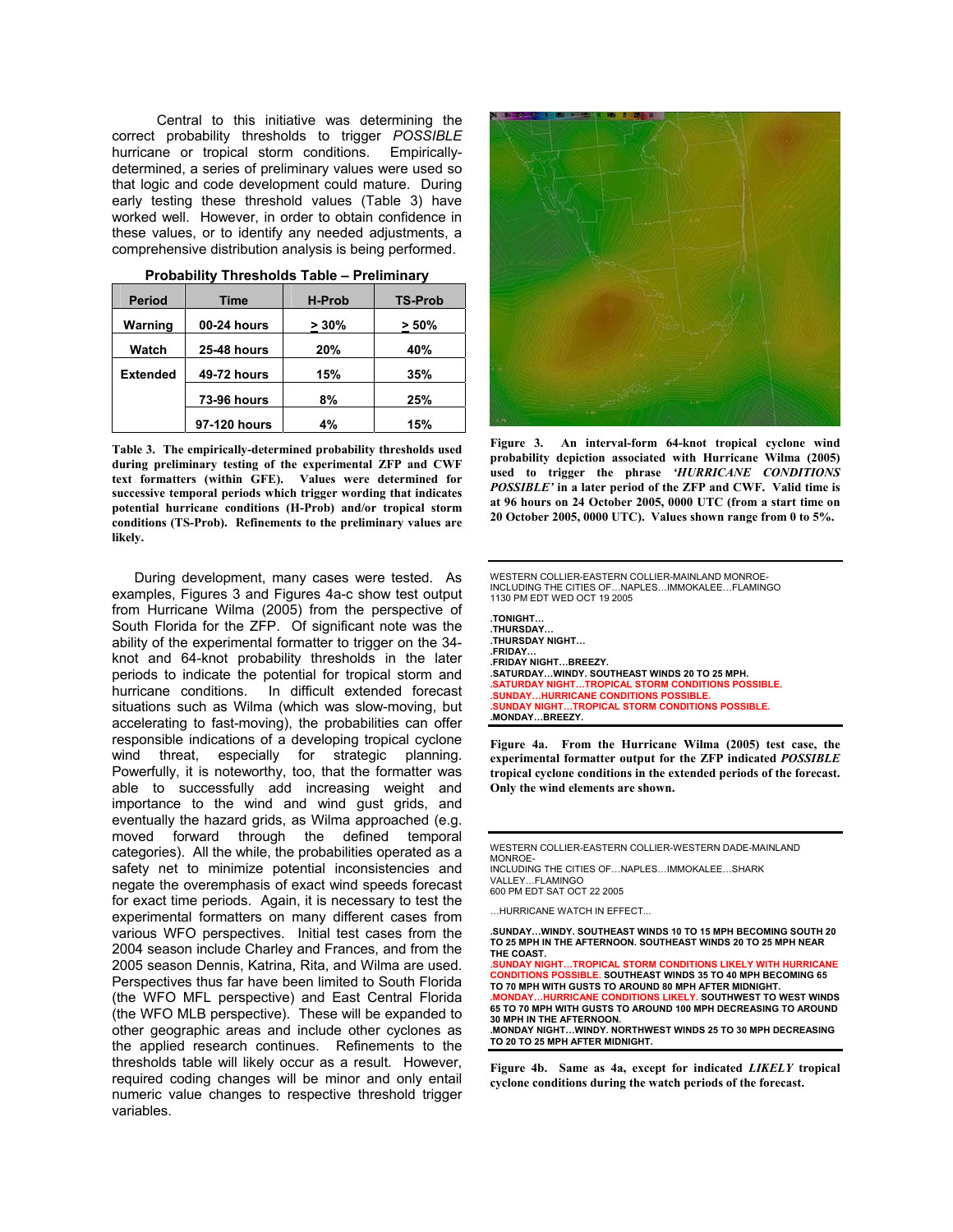

…HURRICANE WARNING IN EFFECT...

**.TONIGHT…HURRICANE CONDITIONS EXPECTED. SOUTHEAST WINDS 25 MPH WITH GUSTS TO AROUND 35 MPH THEN BECOMING 65 TO 70 MPH WITH GUSTS TO AROUND 80 MPH AFTER MIDNIGHT. NEAR THE COAST…SOUTHEAST WINDS 45 TO 50 MPH WITH GUSTS TO AROUND 65 MPH THEN BECOMING SOUTH AND INCREASING TO 75 TO 80 MPH WITH GUSTS TO AROUND 110 MPH AFTER MIDNIGHT. IURRICANE CONDITIONS EXPECTED. WEST WINDS 75 TO 80 MPH WITH GUSTS TO AROUND 110 MPH IN THE MORNING BECOMING NORTHWEST AND DECREASING TO AROUND 30 MPH IN THE AFTERNOON. .MONDAY NIGHT…WINDY. WEST WINDS 25 TO 30 MPH BECOMING NORTHWEST 20 TO 25 MPH AFTER MIDNIGHT.** 

**Figure 4c. Same as 4a, except for indicated** *EXPECTED* **tropical cyclone conditions during the warning periods of the forecast.** 

As previously mentioned, future considerations for employing this method operationally will require a thorough objective examination in order to determine the best thresholds for triggering the *POSSIBLE* phraseology within public and marine text forecasts. That is, full appreciation must be given to the diversity of tropical cyclone situations. The initial values as presented in Table 3 were empirically established for use during the development phase and were used to trigger the wording contained in the examples provided in Figures 4a-c. However, a rigorous distribution (histogram) analysis is currently being conducted. The distribution analysis is first being done using four storms from the 2005 season, namely, Hurricanes Dennis, Katrina, Rita, and Wilma as they impacted South Florida. The analysis is being conducted for each cyclone for both the 34-knot and 64-knot probabilities (separately) for specific individual regions/zones across South Florida. This approach is more revealing given that the probability sets already account for inland decay; separate information is yielded independently for marine, coastal, and inland areas. Ultimately, individual analyses (as carried out by zone, intensity threshold, and cyclone) will be merged to create combined analyses. These will eventually be expanded to include more events across different coastal regions to gain confidence for choosing the final threshold values. At this time, it is unknown whether different probability thresholds will be needed for different geographic regions. Figures 5a-e illustrate raw histogram plots of the 34-knot interval-form wind speed probabilities for Hurricane Wilma for the warning, watch, Day-3, Day-4, and Day-5 periods (respectively). At first glance, and as expected, it is apparent that during the warning period the histogram is skewed toward the high end; in the watch period the distribution is spread out over a midrange of values; and in the extended periods the distribution becomes more skewed toward the low end. It is evident, then, that the probability thresholds for triggering the mention of *POSSIBLE* hurricane or tropical storm conditions are subject to a function of time, with lower values gaining more significance in the extended range of the forecast and vice versa.



**Figure 5a. A raw histogram plot of the 34-knot wind speed probabilities for the SW Florida Coastal Waters (out 60 nautical miles from Naples, Florida) for Hurricane Wilma. It refers to the probability that the wind speed will be equal to or greater than 34-knots at any given grid point within the defined area for the 12-hour intervals which fall within the approximate warning period (or 00- to 24-hours). Percentages are in bins of 2.5% plotted in the x axis with the raw counts plotted in the y axis.** 



**Figure 5b. The same as Figure 5a, except for the approximate watch period (25- to 48-hours).** 

#### **4. ENHANCED GRAPHIC PRODUCTS**

Over the past five years, WFOs MLB and MFL have successfully generated experimental wind threat index graphics during tropical cyclone situations affecting East Central Florida and South Florida. These index graphics are manually created, in the real-time, for the purpose of accompanying the official Hurricane Local Statement text product. It has been a tremendous but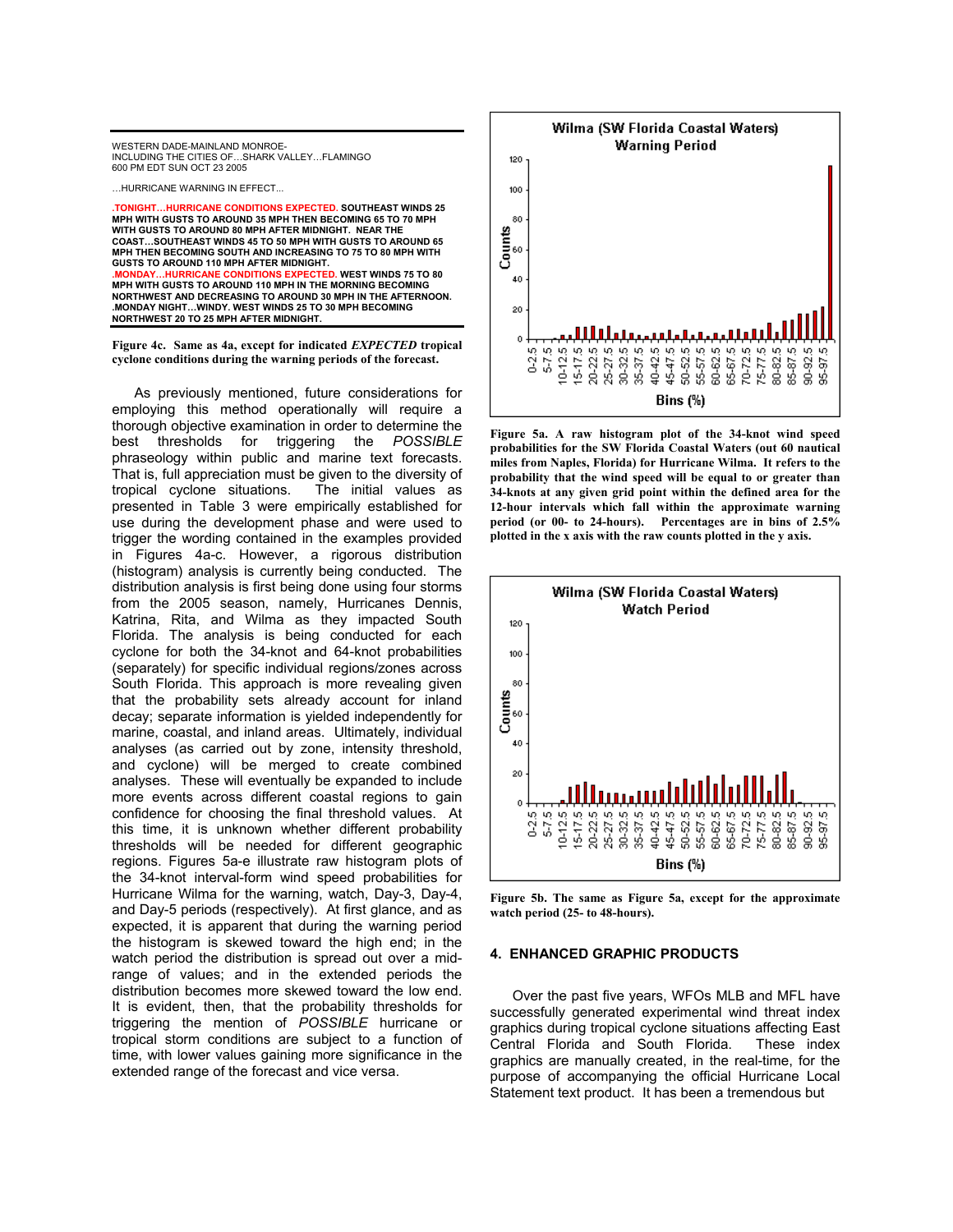

**Figure 5c. The same as Figure 5a, except for the approximate Day-3 period (49- to 72-hours).** 



**Figure 5d. The same as Figure 5a, except for the approximate Day-4 period (73- to 96-hours).** 

worthy commitment, especially considering the combined aspects of the 2004-05 hurricane seasons. The intent of the Wind Threat Index map (Figure 6) is to more effectively communicate event-specific recommendations to residents and decision-makers regarding adequate preparations when tropical cyclones threaten their area.

Typically, the manual threat assessment process begins by first using the official wind forecast (radii/wind swath) to determine the maximum forecast event winds (intensity) across the forecast area, including any mesoscale adjustments. Next, the forecaster subjectively considers the uncertainty of the wind speed



**Figure 5e. The same as Figure 5a, except for the approximate Day-5 period (97- to 120-hours).** 

forecast (utilizing the average error cone for track, and also accounting for storm size and possible errors in intensity). These considerations broaden the initial threat area to account for the situational spectrum of reasonable possibilities. The closer in time to landfall, the more the threat index map tends toward the deterministic solution. On the other hand, the farther out in time (e.g., at the issuance time of a tropical cyclone watch) the more significant the role of forecast uncertainty. This method for locally assessing wind threat has worked well for years, relying heavily upon forecaster expertise. The assessments are then converted to indices and depicted on a plan-view map (Figure 7) using the GFE software. Stratifications in forecast wind speed (Table 4) govern the level of threat (6-levels; None to Extreme), while uncertainty governs the spatial distribution. For more background information about the experimental Tropical Cyclone Wind Threat Index, please refer to its associated Product Description Document.

#### http://products.weather.gov/PDD/Localstatement.pdf

Despite the success and positive user-feedback, there have been two main challenges to this scheme from operational peers:

- 1. How can workload be reduced since the threat index map is manually created?
- 2. How can differences in subjectivity be minimized among forecasters?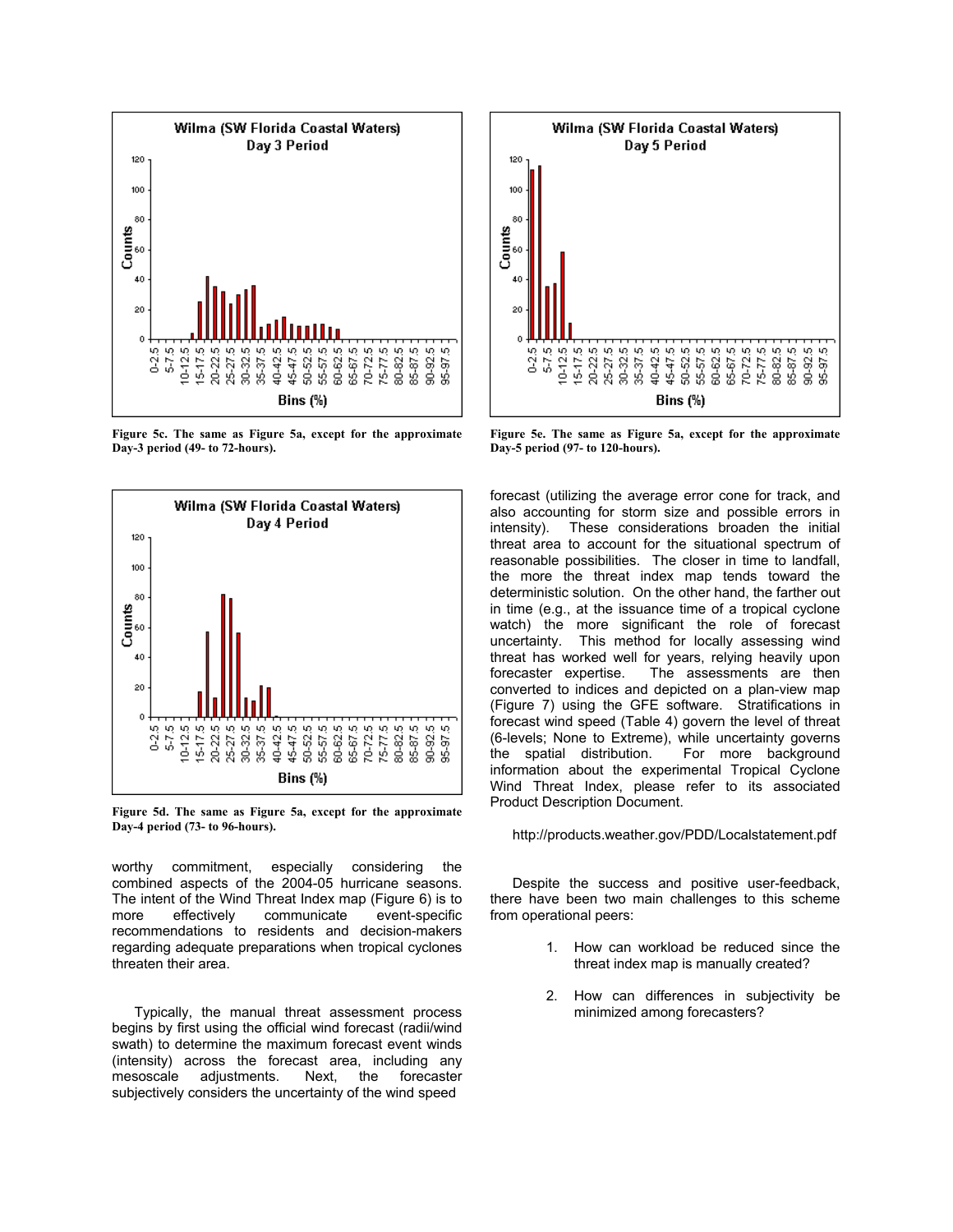

**Figure 6. An example of the experimental Tropical Cyclone Wind Threat Index graphic as generated for East Central Florida during Hurricane Wilma (2005). This product is designed to become available to users whenever a tropical cyclone warning or watch is issued for the local area.** 

To meet these challenges, investigations involving the creative use of the cumulative-form probabilities have taken place. The idea was to use a composite of the 34-, 50-, and 64-knot probabilities to generate a firstguess field on GFE for which the forecaster could then focus on value-added aspects. In so doing, manual workload would be reduced while, at the same time, a degree of consistency would be achieved through the use of a common set of input guidance. So far, the compositing has been performed by hand to support the search for appropriate probability thresholds which reasonably approximate each of the defined threat levels. Particular difficulty was experienced regarding the *HIGH* and *EXTREME* threat levels since there is no differentiation in the strength of hurricane-force winds (Saffir-Simpson Hurricane Scale) in the probability sets. Importantly, early results from the 2004-05 seasons indicate the positive feasibility of creating a compositing tool for automatically creating the first-guess field according to identified preliminary thresholds (Table 5). It is hoped that this GFE tool will soon be created, and will be flexible enough to easily adjust the thresholds. More testing of the compositing technique is needed.

|  | <b>THREAT</b><br><b>INDEX</b>         | <b>RECCOMMENDED ACTIONS</b>                                                                                                                                                                                                             |  |
|--|---------------------------------------|-----------------------------------------------------------------------------------------------------------------------------------------------------------------------------------------------------------------------------------------|--|
|  | <b>Extreme</b><br><b>Wind Threat</b>  | <b>Preparations should be made for the</b><br>likelihood of major hurricane-force<br>winds; the chance of Category 3, 4, or 5<br>hurricane-force winds (winds greater<br>than 110 mph) typically resulting in<br>extensive wind damage. |  |
|  | High:<br><b>Wind Threat</b>           | Preparations should be made for the<br>likelihood of strong hurricane-force<br>winds; the chance of Category 2<br>hurricane force winds (96 to 110 mph)<br>typically resulting in major wind<br>damage.                                 |  |
|  | <b>Moderate</b><br><b>Wind Threat</b> | Preparations should be made for the<br>likelihood of hurricane-force winds; the<br>chance of Category 1 hurricane force<br>winds (74 to 95 mph) typically resulting<br>in moderate wind damage.                                         |  |
|  | Low<br><b>Wind Threat</b>             | <b>Preparations should be made for the</b><br>likelihood of strong tropical storm-force<br>winds; the chance of strong tropical<br>storm force winds (58 to 73 mph)<br>typically resulting in minor to locally<br>moderate wind damage. |  |
|  | <b>Very Low</b><br><b>Wind Threat</b> | Preparations should be made for the<br>likelihood of tropical storm-force winds;<br>the chance of tropical storm force winds<br>(39 to 57 mph) typically resulting in<br>minor wind damage.                                             |  |
|  | Non-<br>Threatening                   | Tropical storm-force winds are<br>non-<br>threatening; "windy" conditions may still<br>be present.                                                                                                                                      |  |

**Table 4. The table shows the definition of each threat level for the experimental Tropical Cyclone Wind Threat Index graphic. The Index is color-coded and depicted on a plan-view map. This product is experimental.** 

#### **5. SUMMARY**

It has been shown that critical decision-making during tropical cyclone events stands to realize significant gains through the availability of interval-form and cumulative-form wind speed probabilities. Yet, it will still take some time before user-skill is acquired with these data sets. Serving as sophisticated first-users, and advocates of less-sophisticated users, WFOs can now offer information regarding the uncertainty of the wind speed forecast. During events of high impact, requirements for this type of information can be as important as the deterministic forecast. Here, WFOs MFL and MLB have shown creative application of the interval-form probability sets to enhance the wording of public and marine text products by introducing expressions of uncertainty via automated formatters that are coded to trigger on pre-selected probability thresholds. Rigorous testing will occur during the 2006 season and will be facilitated by the NOAA Tropical Cyclone Wind Team (as appointed by the NOAA Hurricane Conference attendees). Upon revealing the trigger thresholds which can consistently offer the most